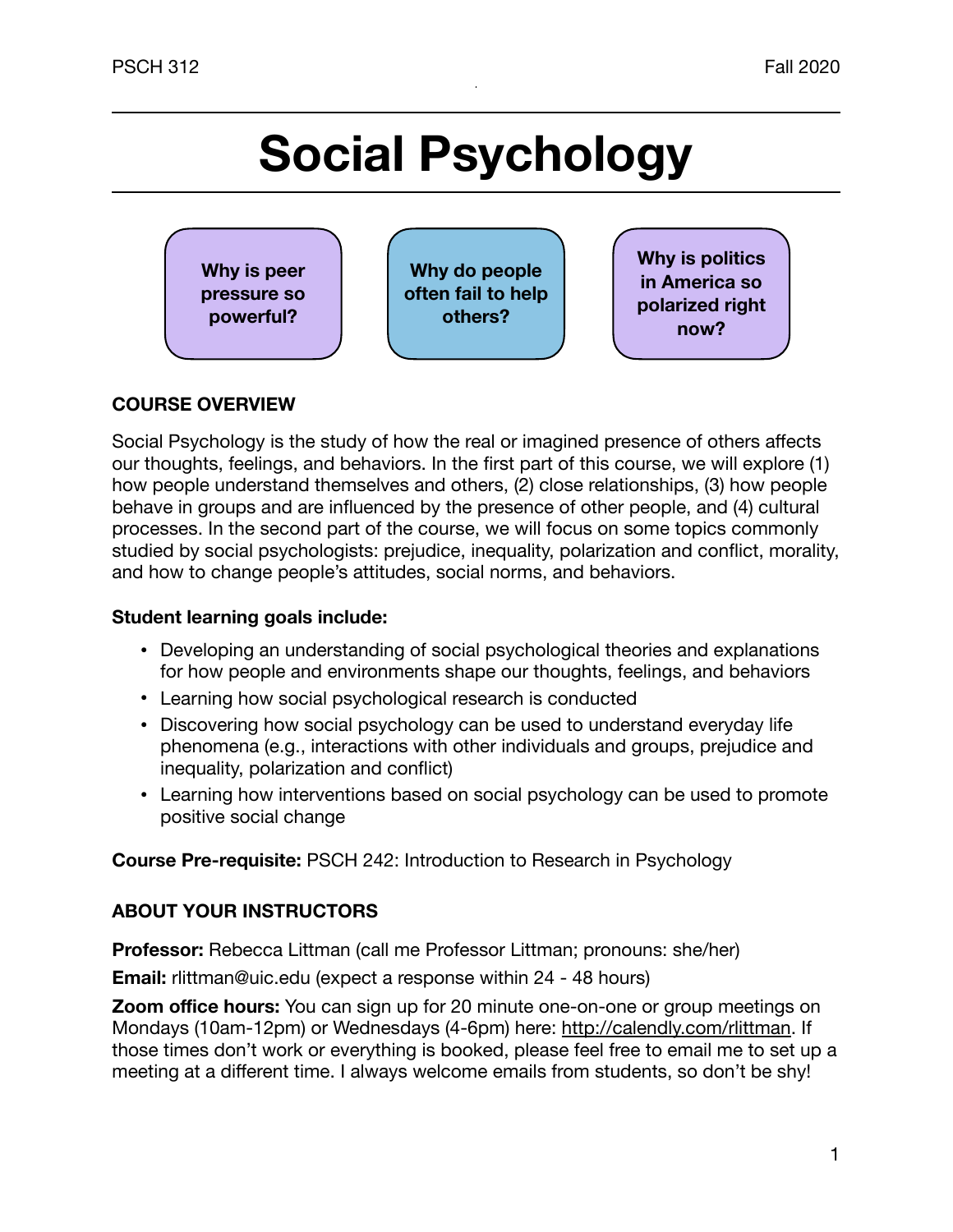**Teaching Assistant:** Kyla Ford (call me Kyla; pronouns: she/her) **Email:** kford23@uic.edu **Zoom office hours:** by appointment (email to schedule)

**Teaching Assistant:** Jeffrey Skalamera (call me Jeff; pronouns: he/him) **Email:** [jskala4@uic.edu](mailto:jskala4@uic.edu) **Zoom office hours:** by appointment (email to schedule)

#### **COURSE FORMAT**

**Asynchronous content:** The course will take place asynchronously, meaning there are no required synchronous (live) class sessions for you to attend. The course content is organized by week. Each week there will be a combination of lecture videos, readings (textbook chapters and / or articles), and podcast episodes. You will also be expected to devote time to the following class activities: active participation in online discussion boards, group assignments, preparing for exams, and completing an individual class project.

**Optional synchronous discussion session:** There will be an optional live discussion session on Zoom each week in which the course instructors will be available to answer questions and will lead discussion about the week's content. We will meet on **Thursdays from 2 - 3pm.** If you aren't able to attend this session, please feel free to schedule office hours with me or your TAs. We are here to support you in this course!

**Discussion "pods":** You will be assigned to a group of ~12 students who will be your "pod" for the course. I hope this will provide you with some of the social joy and accountability that comes with taking a class with other people. Together, you will be a team. Your pod will have its own discussion board, where you will engage in weekly conversations about the course content. I encourage you to work together to understand the course materials. You will also have three group assignments throughout the semester, which you will work on with other students from you pod (see below for more information).

**Class discussion board:** There's a link on blackboard for a Class Discussion Board. This is a place to post any general questions you have about the course. If you have a question about something, most likely other students do too! I will also be posting answers to commonly asked questions on this discussion board.

**This class is designed to be flexible**. I will solicit your feedback throughout the course, and may make changes in response to your comments. Please check Blackboard and your email frequently, as course materials and plans may change.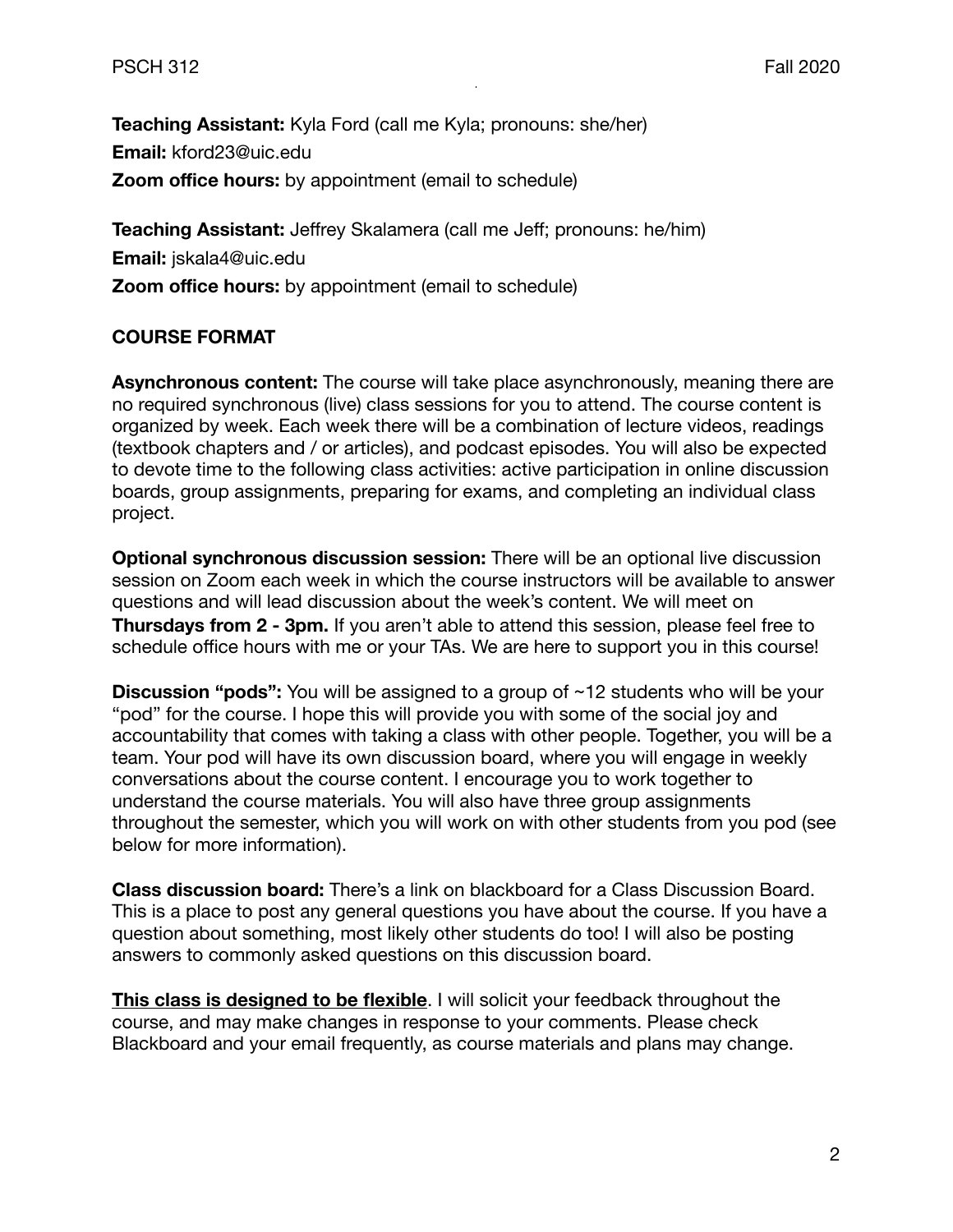## **COURSE MATERIALS AND RESOURCES**

**Course textbook**: We will be using a free, online textbook called "Together: The Science of Social Psychology". This textbook has been designed specifically for this course, and the chapters are organized by our weekly schedule. You can access the textbook at the following link: **<http://noba.to/e3har5zv>**

The textbook is hosted on the Noba website. You can access the textbook chapters without creating a Noba account. However, I recommend that you create an account because you will get access to additional resources. For example, once you log in you will find adaptive learning quizzes at the end of each chapter. These quizzes aren't required, but I highly recommend completing them as they will be very helpful for learning the material and preparing for exams. You can also access the quizzes on your phone by downloading the Cerego app (it will sync your quiz progress on the Noba website and on your phone).

If you'd like a copy of the course textbook as a pdf, you can access it at the following link: **<https://tinyurl.com/y66b43d5>**. You can also download the pdf yourself from the Noba website once you are signed in.

**Course articles:** For some weeks, you will also be assigned articles to read. Sometimes these are academic articles, and sometimes they are blog posts, op-eds, or popular science articles. I will upload the articles in the weekly content on Blackboard (in addition to including hyperlinks whenever possible). You can also download a single pdf that contains all of the articles at the following link: **[https://](https://tinyurl.com/y2ujqm3a) [tinyurl.com/y2ujqm3a](https://tinyurl.com/y2ujqm3a)**

**Lecture videos and podcasts:** You will find weekly lecture videos and podcasts in the weekly course content folders on Blackboard.





**Exams (40%):** This course will have two exams. Exam 1 will be on the content from Weeks 1 - 6, and Exam 2 will be on the content of Weeks 8 - 12 (exam 2 is not cumulative). Exams will be open to all materials, including the Group Study Guide described below. You will be able to take the exam any time over a 2-3 day period (but it must be finished in one sitting within the specified time limit). There will be a combination of multiple choice and short answer questions.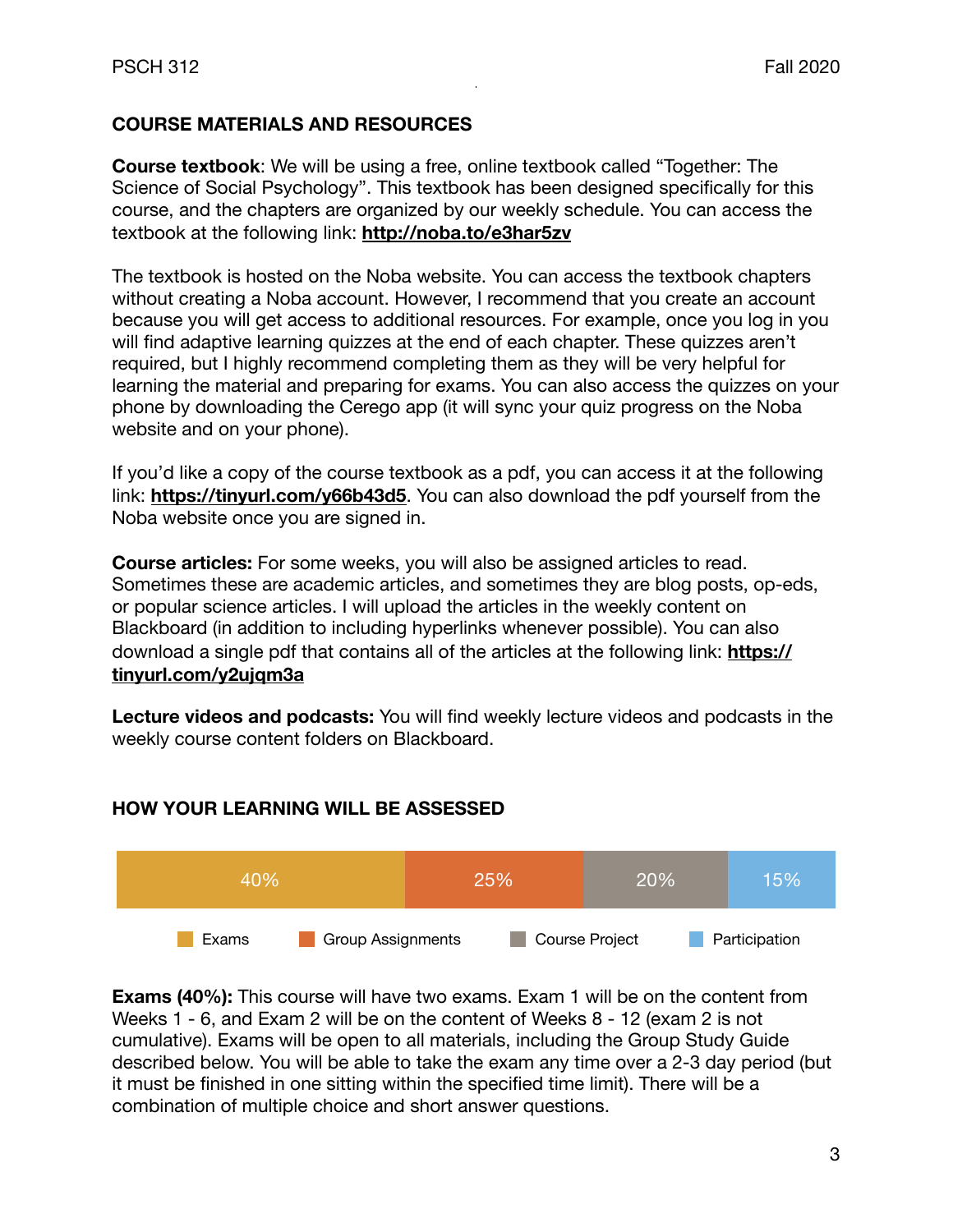**Group Study Guide Assignment (10%):** To prepare for each exam, you will be assigned to a Study Guide group. This will be with ~3 other students from your discussion pod. As a group, you will prepare a collaborative exam study guide in a joint Google Doc, adding to it each week as you learn the course content. Each study guide will be worth 5% of your total grade.

**Group Project (15%):** The group project will take place in the second half of the course. You will assigned to work with ~3 other students from your discussion pod, and together you will be able to choose one of a few different topics to develop a presentation on, and choose from a few different modes of presentation (e.g., presentation in Google Slides, video recorded oral presentation, etc.). You will get more information on this project when we get to the second part of the course.

**Individual Course Project (20%):** Instead of a final exam, this course will have a final project. You will write an article, record a podcast, or make a short video applying an insight from social psychology to the world around you. There will be initial deadlines for the topic selection and then a one paragraph summary / project pitch. The final project will be due during exam week. You will get more information on this project in the next few weeks.

**Discussion Board Posts & Participation (15%):** Each week, your pod's discussion board will have 1-2 discussion threads on the course content, with an opening question to get the discussion going. You are required to post on your pod's weekly discussion thread(s) by Thursday at noon CT, but you are highly encouraged to post throughout the week so your pod can have an active discussion on the course content. Make sure you are reading and responding to the posts from your fellow group members as well. Remember, this is our virtual classroom community. It is easy to feel disconnected from an online, asynchronous course. This course is designed to maximize student engagement, but it will only work if everyone participates!

| <b>Source</b>                    | Points (% of total grade) |
|----------------------------------|---------------------------|
| Exam 1                           | 100 pts (20%)             |
| Exam 2                           | 100 pts (20%)             |
| <b>Group Study Guide 1</b>       | 25 pts (5%)               |
| <b>Group Study Guide 2</b>       | 25 pts (5%)               |
| <b>Group Project</b>             | 75 pts (15%)              |
| <b>Individual Course Project</b> | 100 pts (20%)             |
| Participation                    | 75 pts (15%)              |
| Total                            | 500 pts                   |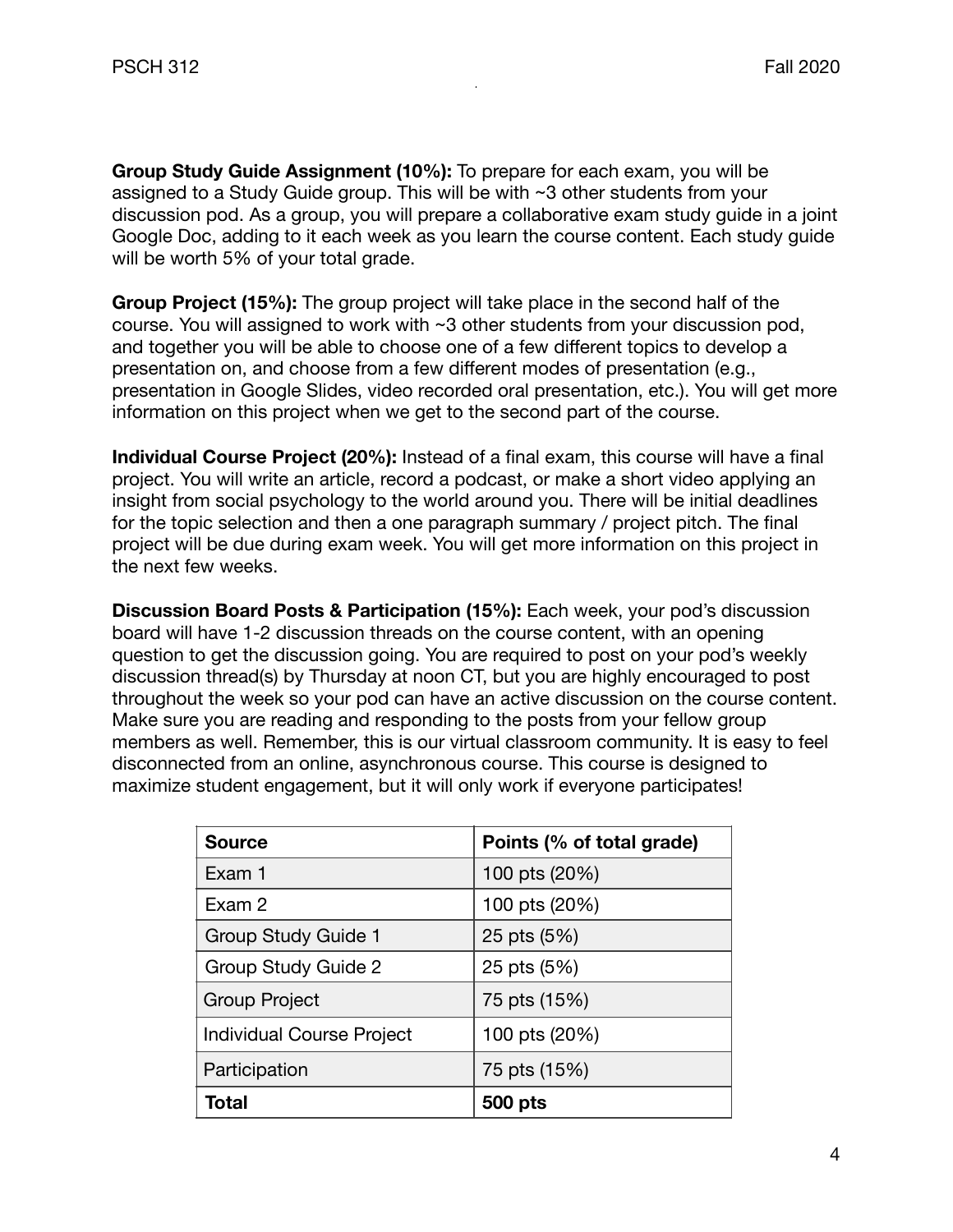#### **Grading**

I am committed to making sure the assessment of your learning in this course is comprehensive, fair, and equitable. Your grade in this class will be based on the number of points you earn out of the total number of points possible and is not based on your rank relative to other students. Furthermore, grades are assigned without strict limits on the proportion of each letter grade given in the course. If, for any reason, you have concerns about your grade in the course, please email me to schedule a time for you to speak with me or your TAs so that we can discuss [study techniques](https://drive.google.com/file/d/1n-K38PaL2wyd185QBYK-3KYH7qMPHDLi/view?usp=sharing) or alternative strategies to help you.

| Grading |                |  |
|---------|----------------|--|
| A       | 90-100%        |  |
| B       | 80-89.9%       |  |
| Ć       | 70-79.9%       |  |
| D       | 60-69.9%       |  |
| F       | 59.9% or lower |  |

## **COURSE POLICIES**

**Technology:** You will need regular access to a personal computer that runs on a broadband Internet connection. Please contact ACCC to request and borrow a laptop or be assigned a hotspot for the semester if you do not have the required hardware and internet capabilities.

**Two-Way Communication:** Towards the goal of making learning as impactful as possible this semester, and at the same time acknowledging the stress and anxiety you may be feeling about the uncertainties in your daily routines and educational experiences related to COVID-19, we will strive to engage in clear and frequent twoway communication regarding my expectations of you, the class workflow, and unexpected challenges arising that may impede your participation in required class sessions, including exams, or timely completion of assignments. I will do my best to support your learning experience by listening to your needs and by conducting this course with compassion, empathy, and patience.

**Late Work and Missed Exams**: Plan on submitting work on time, and on completing your exams during the 2-3 day period they will be open. Both late work and make-ups exams are generally not permitted. In case of an emergency please get in touch with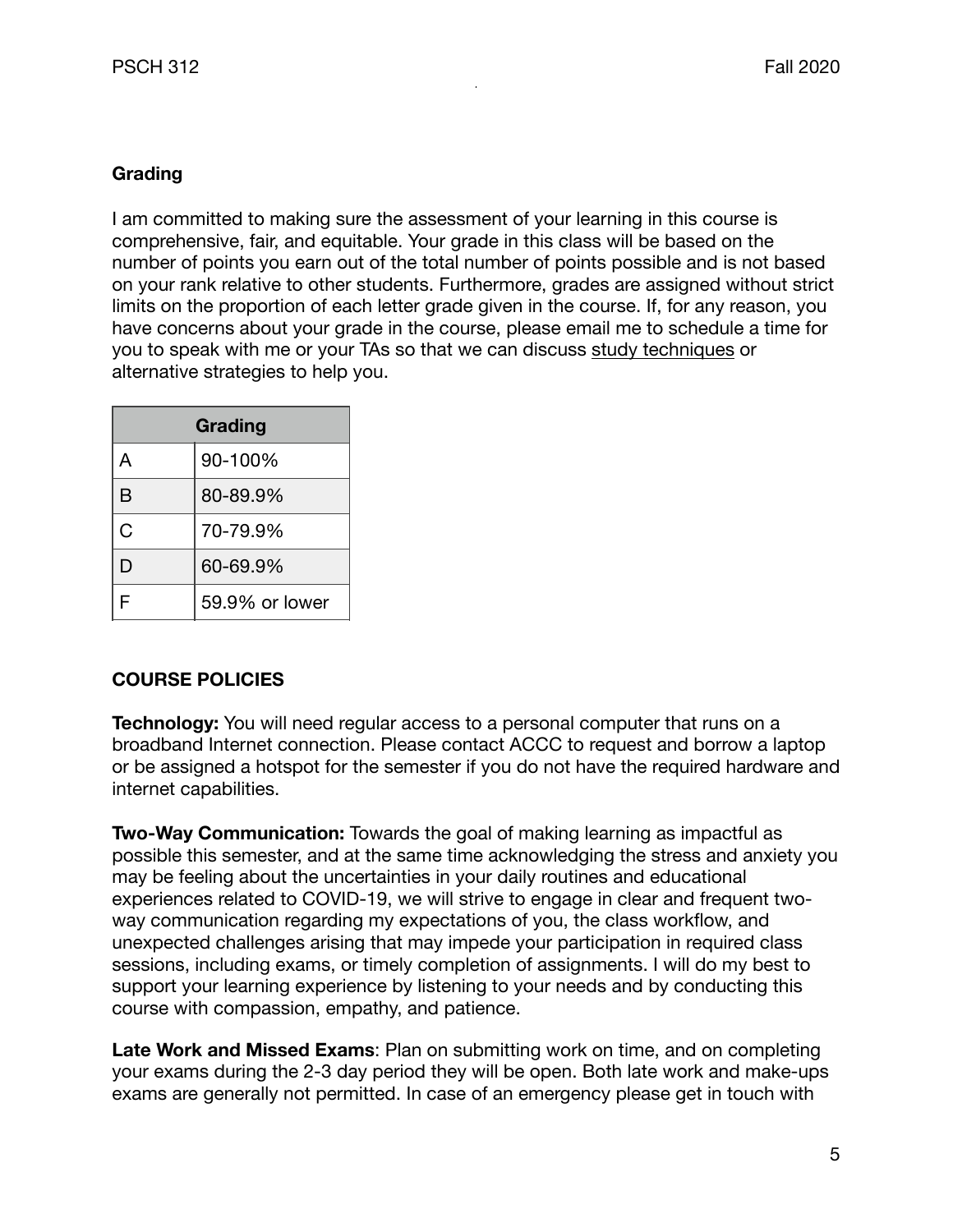me as soon as possible to let me know what's going on. More communication is always better!

**Blackboard:** Everything is happening on Blackboard! Please check Blackboard and your email frequently.

**Email Communication:** I will communicate with the class via Blackboard. It is to your advantage to have an email address on file with Blackboard where you are able to reliably receive email.

#### **Online Course Communication Guidelines (Netiquette):**

- Be mindful of different cultural and linguistic backgrounds, as well as different political ideologies and religious beliefs.
- Use good judgment when composing your written responses. Swearing and profanity should be avoided. Also consider that slang terms can be misunderstood or misinterpreted.
- Be careful using all capital letters when composing your written responses. This can be considered "shouting" on the Internet and is regarded as impolite or aggressive. It can also be stressful on the eye when trying to read your message.
- Be respectful of others' views and opinions.
- Be careful when using acronyms. If you use an acronym it is best to spell out its meaning first, then put the acronym in parentheses afterward, for example: Frequently Asked Questions (FAQs). After that you can use the acronym freely throughout your message.
- Use good grammar and spelling in written communications.
- In emails, always identify yourself and what class and section you are in. It is a good practice to put your course and section in the subject line. This helps your instructor identify course related emails.

| <b>WEEK</b>           | <b>TOPIC</b>                         | <b>TEXTBOOK READINGS</b><br>(http://noba.to/e3har5zv)             | <b>ARTICLES, PODCASTS,</b><br>& VIDEOS                |
|-----------------------|--------------------------------------|-------------------------------------------------------------------|-------------------------------------------------------|
| <b>WEEK 1: Aug 24</b> | Introduction to<br>Social Psychology | • An Introduction to the<br>Science of Social<br>Psychology       | • Course Overview Video<br>Lecture Video<br>$\bullet$ |
| <b>WEEK 2: Aug 31</b> | <b>Research Methods</b>              | • Research Methods in<br>Social Psychology                        | • Lecture Video<br>• Podcast: Stereothreat            |
| WEEK 3: Sept 7        | Understanding the<br>Self and Others | • Social Cognition and<br><b>Attitudes</b><br>• Social Comparison | • Lecture Video                                       |

## **TENTATIVE COURSE SCHEDULE**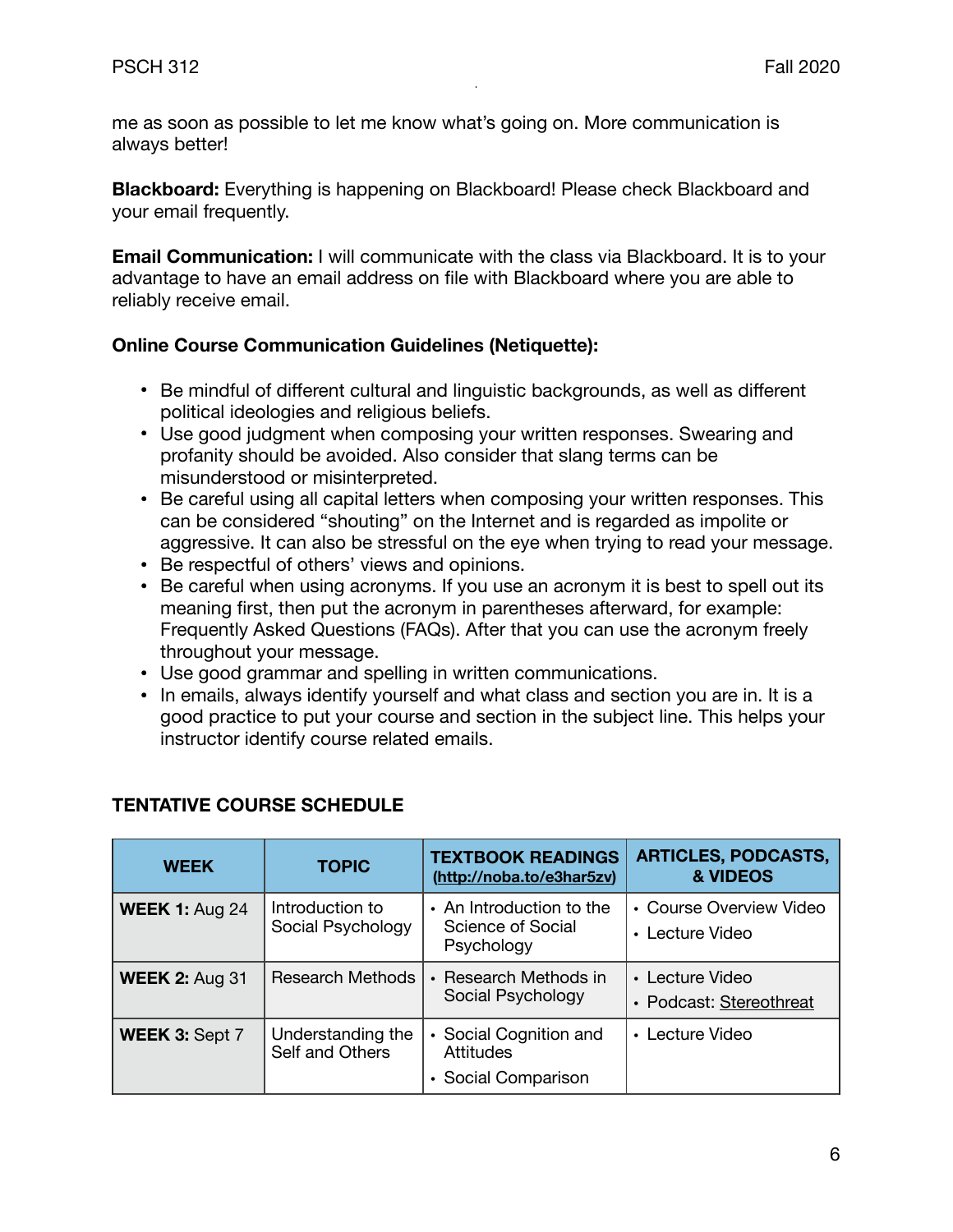| <b>WEEK</b>           | <b>TOPIC</b>                                                                                                                                                   | <b>TEXTBOOK READINGS</b><br>(http://noba.to/e3har5zv)          | <b>ARTICLES, PODCASTS,</b><br>& VIDEOS                                                                                                                                                                                                  |
|-----------------------|----------------------------------------------------------------------------------------------------------------------------------------------------------------|----------------------------------------------------------------|-----------------------------------------------------------------------------------------------------------------------------------------------------------------------------------------------------------------------------------------|
| WEEK 4: Sept 14       | Close<br>Relationships                                                                                                                                         | • Love, Friendship, and<br>Social Support                      | • Lecture Video                                                                                                                                                                                                                         |
| WEEK 5: Sept 21       | Groups and Social<br>Influence                                                                                                                                 | • Conformity and<br>Obedience<br>• The Psychology of<br>Groups | • Lecture Video<br>• Podcast: Who's Bad?                                                                                                                                                                                                |
| WEEK 6: Sept 28       | Cultural<br>Psychology                                                                                                                                         | • Culture                                                      | • Lecture Video<br>• Article: How You Feel<br>About Individualism Is<br>Influenced by Your<br><b>Social Class</b><br>• Article: The Truth About<br>Lying                                                                                |
| <b>WEEK 7: Oct 5</b>  | Exam 1<br>• Study guide due on Wed, Oct 7 at 11:59pm CT<br>• Take the exam anytime on Thurs, Oct 8 or Fri, Oct 9 (must be<br>completed by Oct 9 at 11:59pm CT) |                                                                |                                                                                                                                                                                                                                         |
| <b>WEEK 8: Oct 12</b> | Changing<br>Attitudes, Norms,<br>and Behavior                                                                                                                  | • Persuasion: So Easily<br>Fooled                              | • Lecture Video<br>• Article: Don't Be Afraid<br>to Virtue Signal - It<br>Can Be a Powerful Tool<br>to Change People's<br>Minds<br>• Podcast: Mask<br>Communication<br>• Podcast: Somali TV<br><b>Show Aimed to Change</b><br>the World |
| <b>WEEK 9: Oct 19</b> | Prejudice and<br>Discrimination                                                                                                                                | • Prejudice,<br>Discrimination, and<br>Stereotyping            | • Lecture Video<br>• Article: What Research<br>Tells us About the<br><b>Psychology of Racism</b><br>• Podcast: The Air We<br><b>Breathe: Implicit Bias</b><br>and Police Shootings                                                      |

 $\sim 10^{-11}$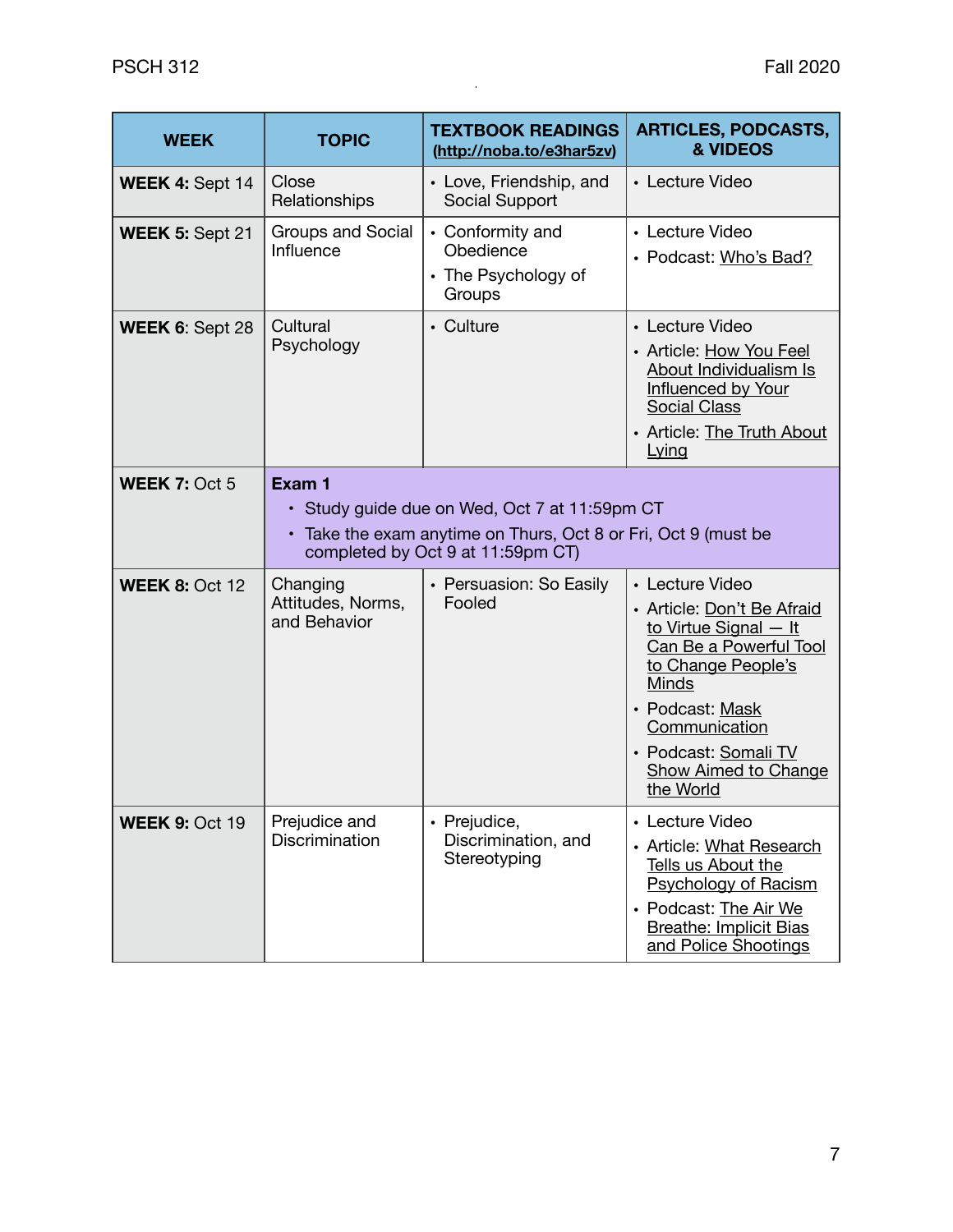| <b>WEEK</b>                                                 | <b>TOPIC</b>                                                                                                                                                                                 | <b>TEXTBOOK READINGS</b><br>(http://noba.to/e3har5zv) | <b>ARTICLES, PODCASTS,</b><br>& VIDEOS                                                                                                                                                                                                           |
|-------------------------------------------------------------|----------------------------------------------------------------------------------------------------------------------------------------------------------------------------------------------|-------------------------------------------------------|--------------------------------------------------------------------------------------------------------------------------------------------------------------------------------------------------------------------------------------------------|
| <b>WEEK 10: Oct 26</b>                                      | Inequality                                                                                                                                                                                   | n/a                                                   | • Lecture Video<br>• Article: The American<br>mythology of racial<br>progress<br>• Article: Signs of Social<br><b>Class: The Experience</b><br>of Economic Inequality<br>in Everyday Life<br>• Podcast: The Scarcity<br><u>Trap</u>              |
| <b>WEEK 11: Nov 2</b>                                       | Polarization and<br>Conflict                                                                                                                                                                 | n/a                                                   | • Lecture Video<br>· Article: America's<br>Divided Mind:<br>Understanding the<br><b>Psychology that Drives</b><br>us Apart<br>• Article: The Cycle of<br>Violence:<br>Understanding<br><b>Individual Participation</b><br>in Collective Violence |
| <b>WEEK 12: Nov 9</b>                                       | Morality and<br>Prosociality                                                                                                                                                                 | • Helping and Prosocial<br><b>Behavior</b>            | • Lecture Video<br>• Article: Moral outrage in<br>the digital age<br>• Podcast: Showing<br><b>Special Kindness</b>                                                                                                                               |
| <b>WEEK 13: Nov</b><br>16                                   | <b>Group Project &amp; Exam 2</b><br>· Study guide due on Thursday, Nov 19 at 11:59pm CT<br>• Take the exam anytime on Nov 20, Nov 23, Nov 24 (must be<br>completed by Nov 24 at 11:59pm CT) |                                                       |                                                                                                                                                                                                                                                  |
| <b>WEEK 14: Nov</b><br>23 (Thanksgiving<br>break Nov 26-27) | <b>Exam 2 (continued)</b><br>• Take the exam anytime on Nov 20, Nov 23, Nov 24 (must be<br>completed by Nov 24 at 11:59pm CT)                                                                |                                                       |                                                                                                                                                                                                                                                  |
| <b>WEEK 15: Nov</b><br>30                                   | Course Wrap-Up                                                                                                                                                                               | n/a                                                   | n/a                                                                                                                                                                                                                                              |
| <b>WEEK 16: Dec 7</b>                                       | Course Project due on Dec 9 at 11:59pm CT                                                                                                                                                    |                                                       |                                                                                                                                                                                                                                                  |

 $\mathbf{r}$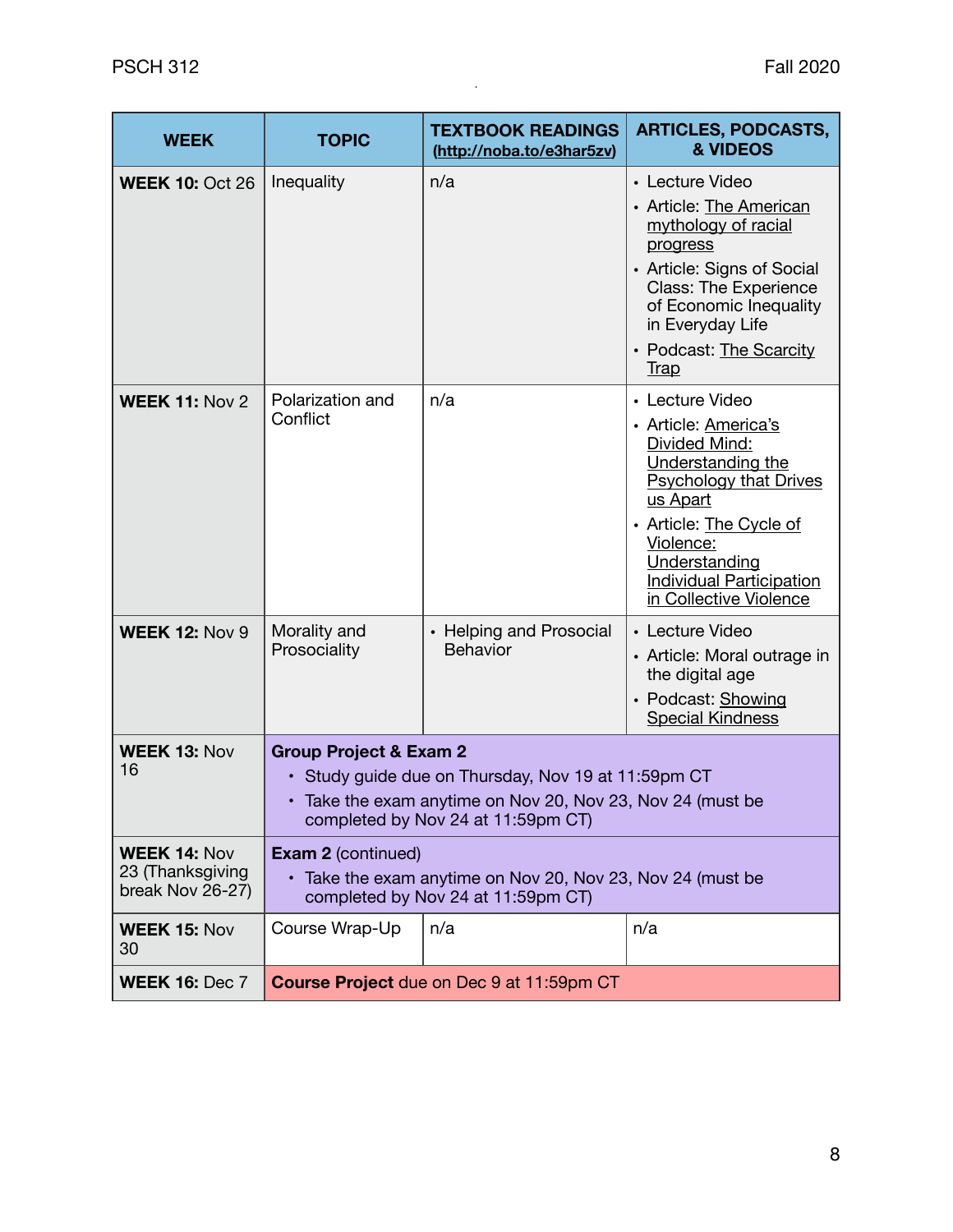## **OUR INCLUSIVE LEARNING ENVIRONMENT**

Your instructors value diversity and inclusion. Regardless of age, disability, ethnicity, race, gender, gender identity, sexual orientation, socioeconomic status, geographic background, religion, political ideology, language, or culture, we expect all members of this class to contribute to a respectful, welcoming, and inclusive environment for every other member of our class. If there are aspects of the instruction or design of this course that result in barriers to your inclusion, engagement, accurate assessment or achievement, please notify me as soon as possible.

#### **Disability Accommodation Procedures**

UIC is committed to full inclusion and participation of people with disabilities in all aspects of university life. If you face or anticipate disability-related barriers while at UIC, please connect with the Disability Resource Center (DRC) at [drc.uic.edu,](https://drc.uic.edu/) via email at [drc@uic.edu,](mailto:drc@uic.edu) or call (312) 413-2183 to create a plan for reasonable accommodations. In order to receive accommodations, you will need to disclose the disability to the DRC, complete an interactive registration process with the DRC, and provide me with a Letter of Accommodation (LOA). Upon receipt of a LOA, I will gladly work with you and the DRC to implement approved accommodations.

# **ACADEMIC INTEGRITY**

**Community Standards:** UIC is an academic community committed to providing an environment in which research, learning, and scholarship can flourish and in which all endeavors are guided by academic and professional integrity. In this community, all members including faculty, administrators, staff, and students alike share the responsibility to uphold the highest standards of academic honesty and quality of academic work so that such a collegial and productive environment exists.

As a student and member of the UIC community, you are expected to adhere to the [Community Standards](https://dos.uic.edu/community-standards/) of integrity, accountability, and respect in all of your academic endeavors. When [accusations of academic dishonesty](https://dos.uic.edu/community-standards/academic-integrity/) occur, the Office of the Dean of Students investigates and adjudicates suspected violations of this student code. Unacceptable behavior includes cheating, unauthorized collaboration, fabrication or falsification, plagiarism, multiple submissions without instructor permission, using unauthorized study aids, coercion regarding grading or evaluation of coursework, and facilitating academic misconduct. Please review the [UIC Student Disciplinary Policy](https://dos.uic.edu/wp-content/uploads/sites/262/2018/10/DOS-Student-Disciplinary-Policy-2018-2019-FINAL.pdf) for additional information about the process by which instances of academic misconduct are handled towards the goal of developing responsible student behavior.

By submitting your assignments for grading you acknowledge these terms, you declare that your work is solely your own, and you promise that, unless authorized by the instructor or proctor, you have not communicated with anyone in any way during an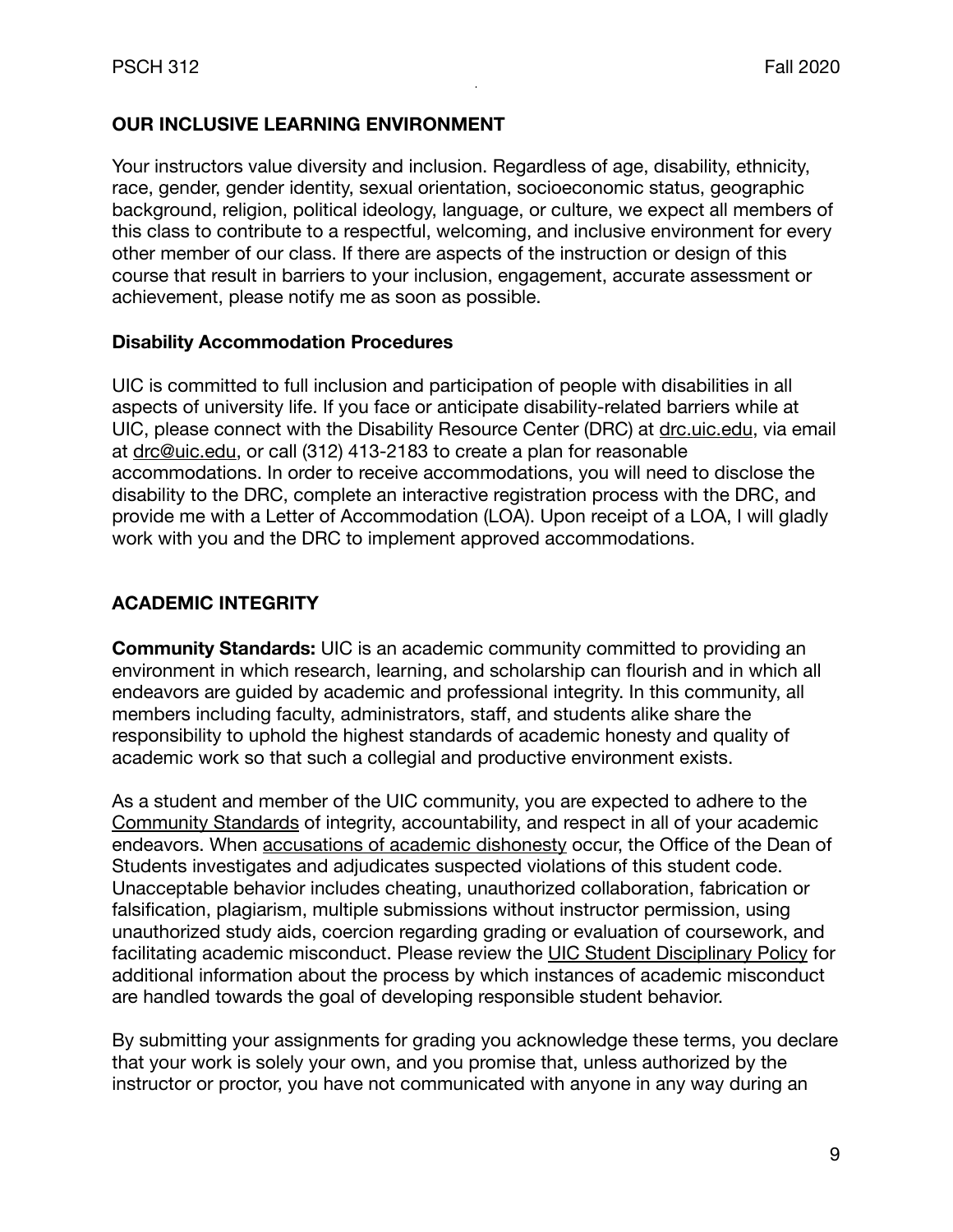exam or other online assessment. Let's embrace what it means to be a UIC community member and together be committed to the values of integrity.

By enrolling in this course, you agree to uphold a class honor code in which we trust one another and engage only in behaviors that reflect our community standards of academic integrity.

**If any part of you feels even slightly tempted to engage in academic dishonesty for the sake of a better grade, come talk to me and I'll give you all sorts of tips and tricks to earn that grade you're hoping for.**

## **EXPERIENCING PERSONAL AND ACADEMIC CHALLENGES**

As an undergraduate at UIC, you may experience challenges such as struggles with academics, finances, student life, or your personal well-being. Please know this is completely normal and you shouldn't hesitate to ask for help. Come to me, or if it is about an issue beyond the scope of this class, please contact your college advisors, or get help from any number of other support services and resources available to all UIC students. A comprehensive list is available on the [Current Student Resources](https://today.uic.edu/resources/current-students) website. Academic resources that I encourage you to explore as needed are listed on the [Student Academic Resources](https://provost.uic.edu/student-resources/) website.

**If you are in immediate distress**, please call the UIC Counseling Center at (312) 996-3490 to speak directly with a counselor or to schedule an appointment with a counselor. If calling after business hours (which at UIC are typically from 9 am - 5 pm CT, M-F), press 2 to be connected to a crisis counselor. You can find additional online mental health resources on the [Counseling Center Resources](https://counseling.uic.edu/online-resources/)

If you experience sexual violence, identity-based harm, or any other personal crisis at any point during the course, please don't hesitate to reach out so I can (1) help you get caught up in class, (2) put you in contact with the appropriate resources and services, and (3) answer questions to the extent that I am qualified to do so. Note that Faculty and TAs are required by both university policy and federal law to report all disclosures of sexual violence to the appropriate campus authorities. But please know that I am more than willing to support survivors throughout the process. If you'd rather not talk to your professor about these issues, I completely understand. Please see the resources below.

Finally, as an educator, I fully support the rights of undocumented students to an education. If you have any concerns in that regard, feel free to discuss them with me, and I will respect your wishes concerning confidentiality. Furthermore, I am committed to resisting any and all attacks on immigrants.